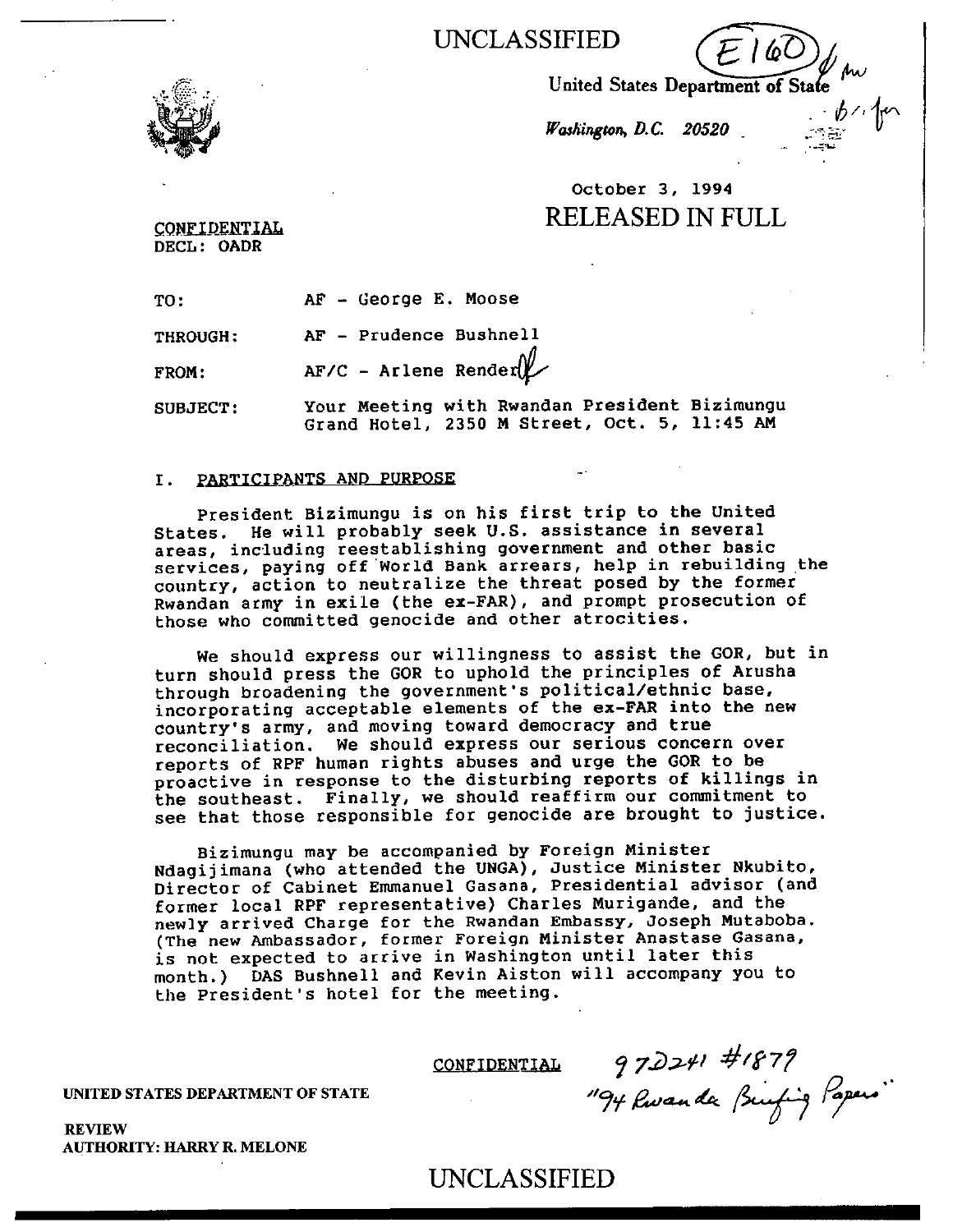### UNCLASSIFIED

#### CONFIDENTIAL

 $- 2 -$ 

#### II. TALKING POINTS

#### Future Assistance and GOR Performance

- -- We welcome your statements emphasizing the need for refugee repatriation. We urge you to work to establish the necessary conditions in Rwanda that will promote and permit the safe, voluntary return of the refugees.
- -- We understand that you will need assistance to create these conditions, including reestablishing basic government services, a judicial and financial systems, infrastructure and other essentials.
- -- We are willing to assist Rwanda in its recovery. However, we, in turn, need to see concrete action from your government to uphold your commitment to the principles of the Arusha accord and facilitate refugee return and, ultimately, national reconciliation.

### Refugee Return and Reconciliation

- The refugees need to be assured they can return in security to their property and resume their livelihood. They must be confident that their government will protect their interests.
- To reassure the refugees, your government should publicly reaffirm its commitment to the Arusha accord, including a promise to broaden the base of the government, integrate ex-FAR soldiers, and move ultimately to elections.
- -- Your government needs to reach out to the refugees and broaden its base of political support. The installation of the new National Assembly offers an excellent opportunity to<br>expand the base of the content of expand the base of the government.
- -- You need to initiate meaningful contacts with the Hutu diaspora concerning repatriation and reconciliation.

#### Security in the Camps

- We welcome your contacts with the Zairian government to resolve issues related to repatriation and encourage you to continue to work with Zaire on this problem.
- -- You need to pursue seriously integration of acceptable elements of the former Rwandan army in exile into the new army, or into civilian society. Moderate ex-FAR officers should be given responsible positions in the new army.
- Meanwhile, the UN and the international community are actively examining ways to address security in the camps and border areas. We are awaiting the findings of the UN committee of experts on this issue.

### LGONCERNSEAFTED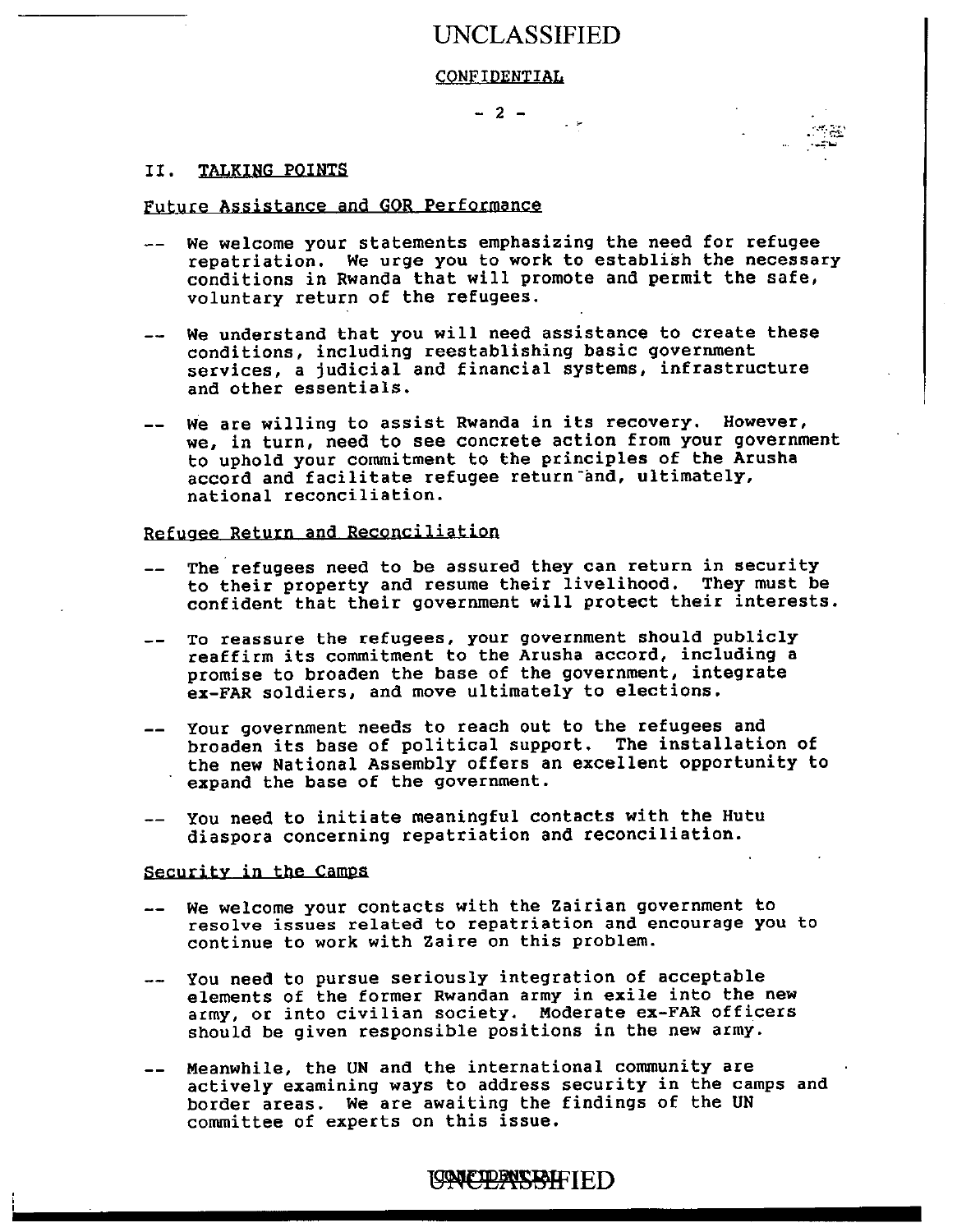## UNCLASSIFIED

#### **CONFIDENTIAL**

#### $-3 -$

#### Security in Rwanda/Reports of RPF Abuses

- We understand your concern for security. However, we are concerned about reports of heavy RPA presence in the countryside, sweeps in civilian areas for weapons, and frequent arrests and disappearances of persons fingered by others as war criminals. These activities are intimidating some refugees and displaced persons and inhibiting their return home.
- The international community can help with internal security. UNAMIR is being expanded to help assure security, and investigations by the Commission of Experts and planned war crimes tribunal can identify and pursue those responsible for the genocide and war crimes.

#### Reports of RPF Atrocities

- Reprisals and attacks on civilians must be stopped. The international community can help, through deployment of UNAMIR and human rights monitors, but in the end it is the responsibility of your government to protect its civilians.
- -- We are deeply concerned by the reports of killings and attacks on civilians in the east and south.
- -- We welcome the government's willingness to cooperate with the. UN investigation. Recent criticism of the UNHCR, however, is not helpful. We urge you to take a constructive approach, including public statements reassuring the population and prompt and effective action to end any abuses.
- -- You may wish to name a point person within your government on all human right matters, who will have full authority to investigate, work with the UN, and see that the government takes appropriate action to end any abuses.

#### Accountability

- We assure you that we are doing everything we can to see that those responsible for genocide and other atrocities are brought to justice.
- -- We are pressing for quick UN approval of an international war crimes tribunal, and we are looking at ways the international community can assist you in reviving your judicial system.

#### CONFIDENTIAL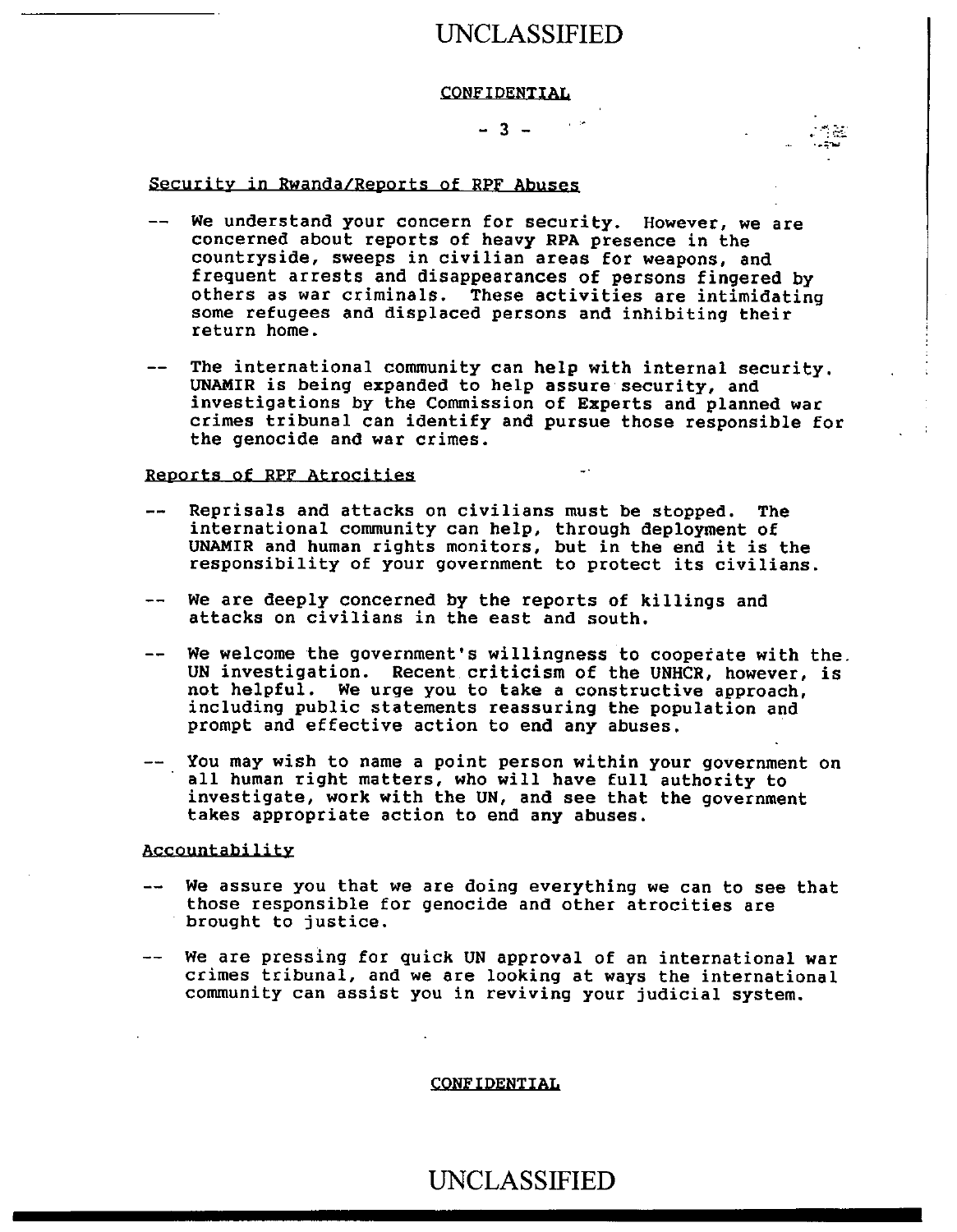### UNCLASSIFIED **CONFIDENTIAL**

- 4 -

#### III. BACKGROUND

#### Future Assistance/GOR Performance

The new government lacks staff, resources, and basic necessities. The GOR's only functional organization is the RPF army (RPA). The GOR has built up over \$4 million in World Bank arrears, which will grow to \$7.5 million by early 1995. The recent donors meeting in Paris produced no real commitments. The GOR has asserted its commitment to the Arusha principles of powersharing, democracy, and the rule of law. However, the RPF's predominant role in the government, its reluctance to hold elections within the two years set by Arusha, and reports of RPA attacks on Hutus have caused donors to go slow in resuming regular bilateral aid.

The U.S. has provided over \$170 million in relief aid, DoD in-kind relief aid is estimated at \$100 million, and supplemental funding is in the works to cover the costs of Operation Support Hope, which ended on September 30. AID had planned on an FY-95 development budget of \$5 million, plus \$3 million remaining from prior years. U/S Wirth has tasked the Embassy to evaluate actual needs so that we can determine appropriate funding levels.

#### Refugee Return/Reconciliation

About 2 million (new) refugees remain outside Rwanda, with up to 2 million displaced inside Rwanda. Tutsi refugees from the 1960's have returned in large numbers (perhaps 300,000), taking over land abandoned by fleeing Hutus. Many refugees do not trust the RPF; recent reports of RPF atrocities have heightened their fear. Many, perhaps most, refugees do not accept the RPF-dominated coalition government in Kigali. The RPA's frequent arrests of suspected (Hutu) war criminals and sweeps through civilian areas to seize arms are not reassuring the population.

#### Security in the Camps

The ex-FAR and Hutu extremist militias are intimidating refugees and hindering repatriation. The UN Committee of Experts is still in Zaire studying the feasibility of separating the ex-FAR from the refugees; they should complete their mission around October 9. Some of the ex-FAR troops haves already left the Goma area and may be preparing for incursions into Rwanda. The GOR says the RPA is "absorbing" acceptable members of the ex-FAR, but recent reports suggest most are being held in re-education camps. As far as we know, the RPA has not taken on any ex-FAR officers. Moderate ex-FAR officers that have been allowed back are unemployed and under surveillance.

#### CONFIDENTIAL